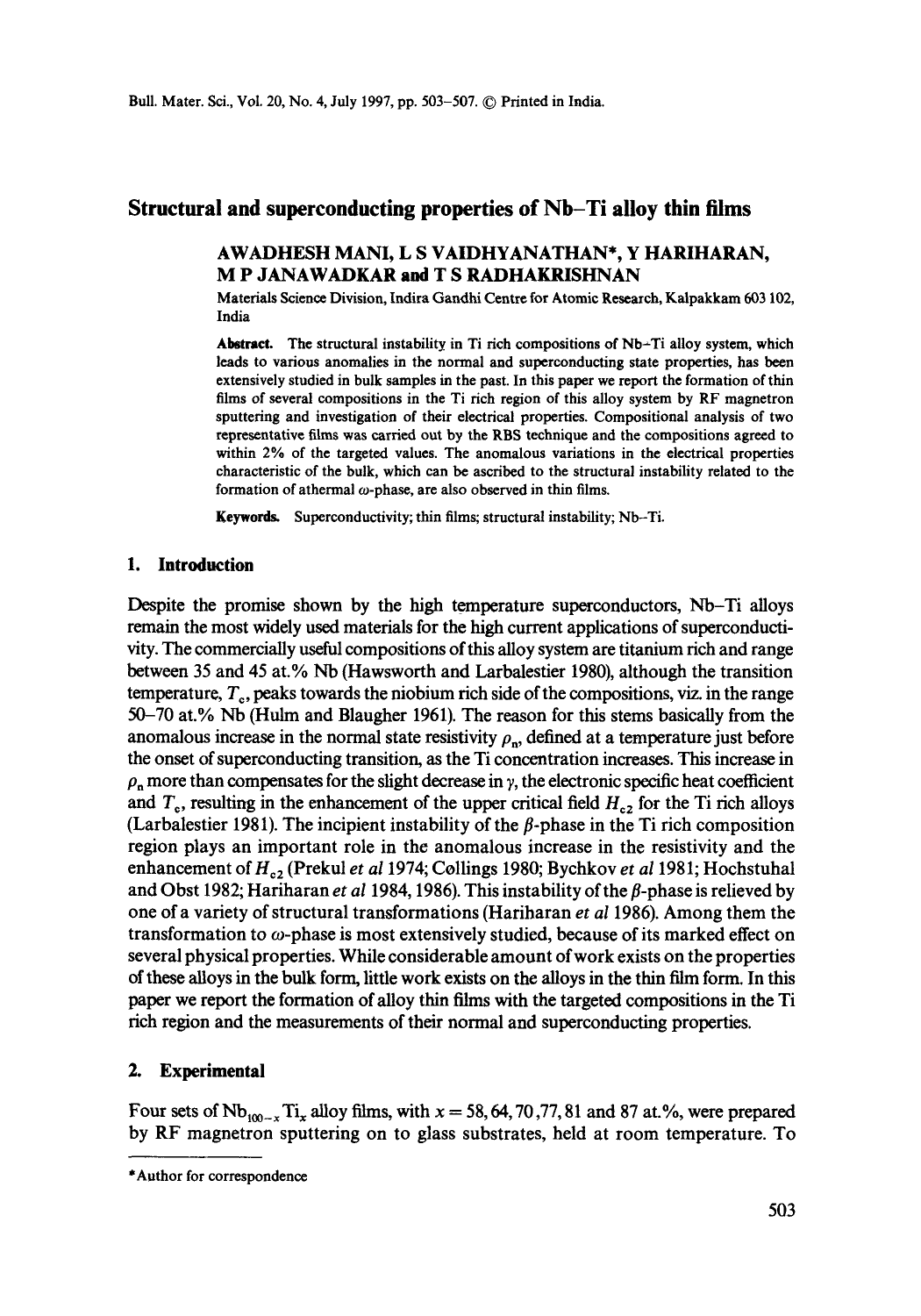produce Nb-Ti films of different compositions, deposition rates from Ti and Nb targets were calibrated experimentally under different sputtering conditions. This was carried out by varying the DC bias voltage at the Nb and Ti targets in separate runs but by keeping the other parameters like the Ar gas flow rate (11 SCCM) and Argon pressure (0-53 Pa) constant. Substrates were rotated at 3 rpm and films were deposited for 30 min. The total thickness of the deposited films was measured at each value of DC bias voltage by a Dektak 3030 A surface profiler. In order to prepare homogeneous Nb-Ti alloy films, RF plasma was struck over both Nb and Ti targets simultaneously while the substrates rotated over the targets. The deposition rates from the two targets were selected depending upon the composition of Nb-Ti film desired. The thickness of each film was measured which was in the range 150-170 nm.

Crystal structures of the films were examined by conventional X-ray diffraction analysis by using Cu-K<sub>a</sub> radiation in the standard  $\theta-\theta$  Bragg Brentano arrangement. Lift off photolithography was used to pattern a four-probe geometry for resistivity and  $T<sub>c</sub>$  studies. The RBS analysis of the two samples with the nominal compositions  $Nb_{19}Ti_{81}$  and  $Nb_{30}Ti_{70}$  revealed the actual compositions to be  $Nb_{20}Ti_{80}$  and  $Nb_{28}Ti_{72}$ . All the compositions of films reported in present study are based on the targeted values.. The actual composition can be taken to be within  $2\%$  of the targeted values. The electrical resistivities of the films were measured by the standard four-probe technique by varying the temperature between 4.2 K and 300 K in a dipstick cryostat. Temperature was measured by using a silicon diode thermometer. The variations of lattice parameter, superconducting transition temperature,  $T_c$ , normal resistivity,  $\rho_n$ , and room temperature resistivity  $\rho_{300K}$  with respect to Ti concentration in films have been shown in table 1.

## **3. Results and discussion**

The superconducting transition temperature  $T<sub>c</sub>$  decreases with the increase in Ti content in the Ti rich Nb-Ti alloy films studied. The absolute values of  $T_c$  of our films are in accordance with the reported  $T_c$  values of water quenched bulk samples of Hulm and Blaugher (1961).  $\rho_n$  increases with the increase in Ti content. However, for a given composition,  $\rho_n$  of the thin film is found to be larger than the typical value found in the corresponding bulk alloy by as much as  $20 \mu\Omega$ -cm (Hulm and Blaugher 1961; Byehkov *et al* 1981) up to a Ti concentration of 80 at.%. Beyond this there are larger deviations

**Table 1.** Normal and superconducting properties of  $Nb_{100-x}Ti_x$ .

| Sample<br>composition | $\rho_{\rm n}$<br>$(\mu \Omega$ -cm) | $\rho_{300K}$<br>$(\mu \Omega$ -cm) | $T_{c}$<br>(K) | Lattice<br>parameter<br>(nm) |
|-----------------------|--------------------------------------|-------------------------------------|----------------|------------------------------|
| $Ti_{58}Nb_{42}$      | 76.45                                | 85.28                               | $8-1$          | 0.32837                      |
| $Ti_{64}Nb_{36}$      | 95.83                                | 101.15                              | 69             | 0.32957                      |
| $Ti_{70}Nb_{30}$      | 98.49                                | 103.15                              | 6.9            | 0.33039                      |
| $Ti_{27}Nb_{23}$      | 104.18                               | 110.22                              | 70             | 0.33045                      |
| $Ti_{81}Nb_{19}$      | $120-18$                             | 128.54                              | 5.3            | 0.33050                      |
| $Ti_{87}Nb_{13}$      | 124.81                               | 134.14                              | 4.5            | 0.33401                      |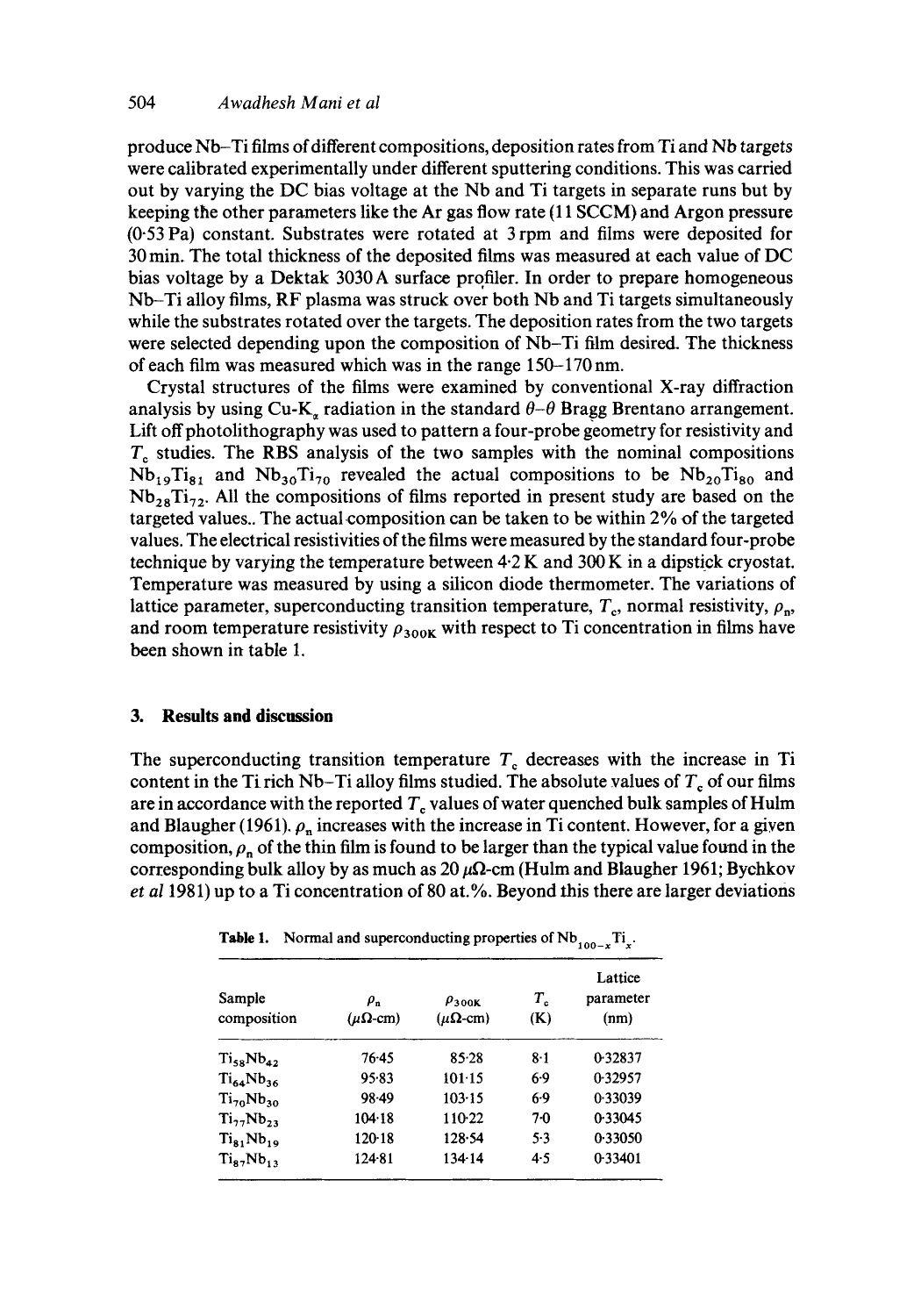from the bulk value which will be discussed separately. This increase in the resistivity  $\rho_n$ may be because of tensile stress developed in the films which are deposited on glass substrates at room temperature. Another possibility for the increase in the resistivity is due to grain boundary scattering from the small grain size ( $16 \pm 1$  nm) of our polycrystalline films.

The variation of  $\rho_n$  with composition of the films shows a more marked difference from that of the bulk alloys beyond 80 at.% Ti. In the bulk alloys the resistivity rises monotonically with Ti content and peaks near 78 at.% Ti (Prekul *et al* 1974; Bychkov *et a11981;* Collings 1983). The region between 70 to 78 at.% Ti is marked by dynamical fluctuation of the diffuse  $\omega$ -phase, which is due to the incipient instability of the bcc lattice and leads to monotonic increase in resistivity with increase of Ti content. As shown by Hariharan *et al* (1986), this increase in resistivity could be understood by invoking a model based on two level system (TLS); indeed the  $\omega$ -phase instability related scattering of electrons is the most dominant mechanism of resistivity in Nb-Ti alloys. In bulk samples of higher Ti content, beyond about 80 at.%, the structural transformation from  $\beta$  to martensitic  $\alpha$ "-phase occurs and the resistivity decreases steeply. In the case of our thin films the resistivity keeps on increasing with Ti content right up to 87 at.%. This may be because of persistence of  $\omega$  fluctuation up to this concentration, and films maintain the bcc structure without undergoing structural transformation to  $\alpha''$ -phase. Resistivity value of our Nb<sub>13</sub>Ti<sub>87</sub> film is 134  $\mu\Omega$ -cm. This value is among the highest reported for Nb-Ti alloy system.

Unlike the bulk alloys, which show negative temperature coefficient of resistivity, *dp/dT,* near 78 at.% Ti (Hochstuhal and Obst 1982), the films exhibit positive *dp/dT*  for all the compositions. However, the variations of  $d\rho/dT$ , averaged over the intervals  $10-300$  K, with composition exhibit minima near 70 at.% Ti (figure 1). It is interpreted that the decreasing values of positive  $d\rho/dT$  are the direct manifestations of the



**Figure 1.** Variation of  $d\rho/dT$  with Ti content in Nb-Ti films.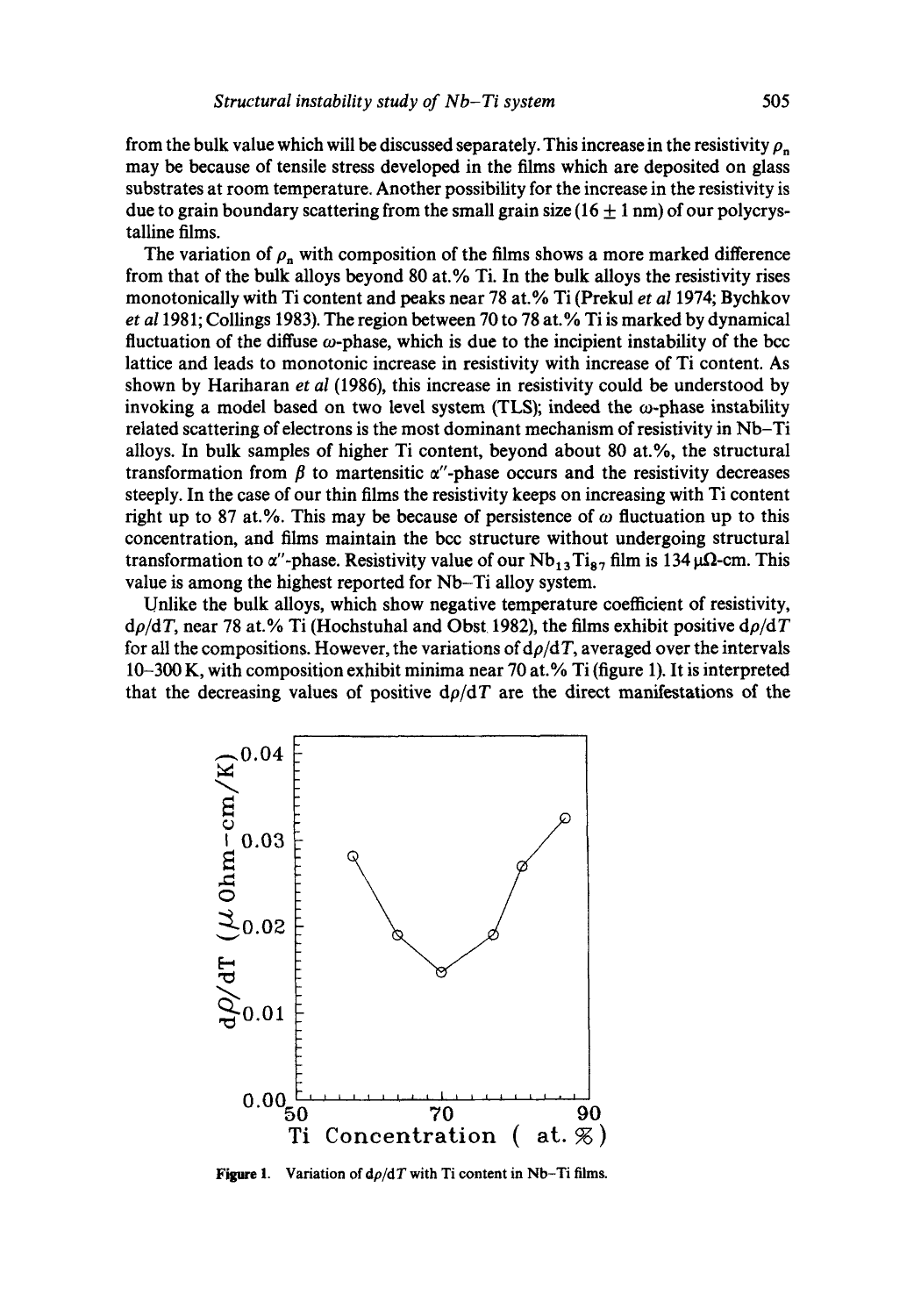

Figure 2. Variation of residual resistivity ratio with Ti content in Nb-Ti films.

dynamical  $\omega$  fluctuations, which become pronounced near 70 at.% Ti, where the incipient instability of the bcc lattice is relieved by structural transformation to athermal  $\omega$ -phase. Further decrease in positive values of  $d\rho/dT$  with increase in Ti concentration is arrested in our thin films due to the  $\beta$  to athermal  $\omega$  transformation. The reason that this occurs at a lower composition of Ti may be due to the influence of intrinsic stress present in the films. Thus, it is interpreted that as the Ti content of the films is increased beyond 70 at.%, the  $\beta$ -phase instability is progressively relieved leading to an increase in the positive value of  $d\rho/dT$  (figure 1). We believe that the non-occurrence of negative  $d\rho/dT$  in the films in marked contrast to the behaviour seen in bulk samples is mainly due to the tensile stress, which is of the order of  $3-5 \times 10^8$  N/m<sup>2</sup> as calculated from the increase in lattice parameter compared to bulk alloys. Stress has been seen to change  $d\rho/dT$  from negative to positive values in as-quenched Nb22Ti78 alloy under application of 2.4% tensile stress (Obst *et al* 1980) which is equivalent to the stress of  $6.9 \times 10^8$  N/m<sup>2</sup>.

The residual resistivity ratios (RRR)  $\rho_{300K}/\rho_n$  decrease initially with the increase in Ti content, reach minimum at 70 at.% and thereafter increase with further increase in the Ti content (figure 2). These variations are similar to that of  $d\rho/dT$  and support the above mentioned interpretation.

### **4. Conclusion**

We conclude that the instability is incipient for Ti compositions below 70 at.% while the instability has been relieved by the formation of the athermal  $\omega$ -phase for compositions beyond 70 at.%. The films retain the bcc phase right up to 87 at.% Ti presumably with fine precipitates of athermal  $\omega$ -phase. It is interesting to note that while in the  $\beta$  quenched bulk alloys the composition at which the instability was interpreted to be relieved occurred between 78 and 82 at.% Ti (Collings 1983), in the present study, this occurs at a lower Ti composition. It is known that stress influences